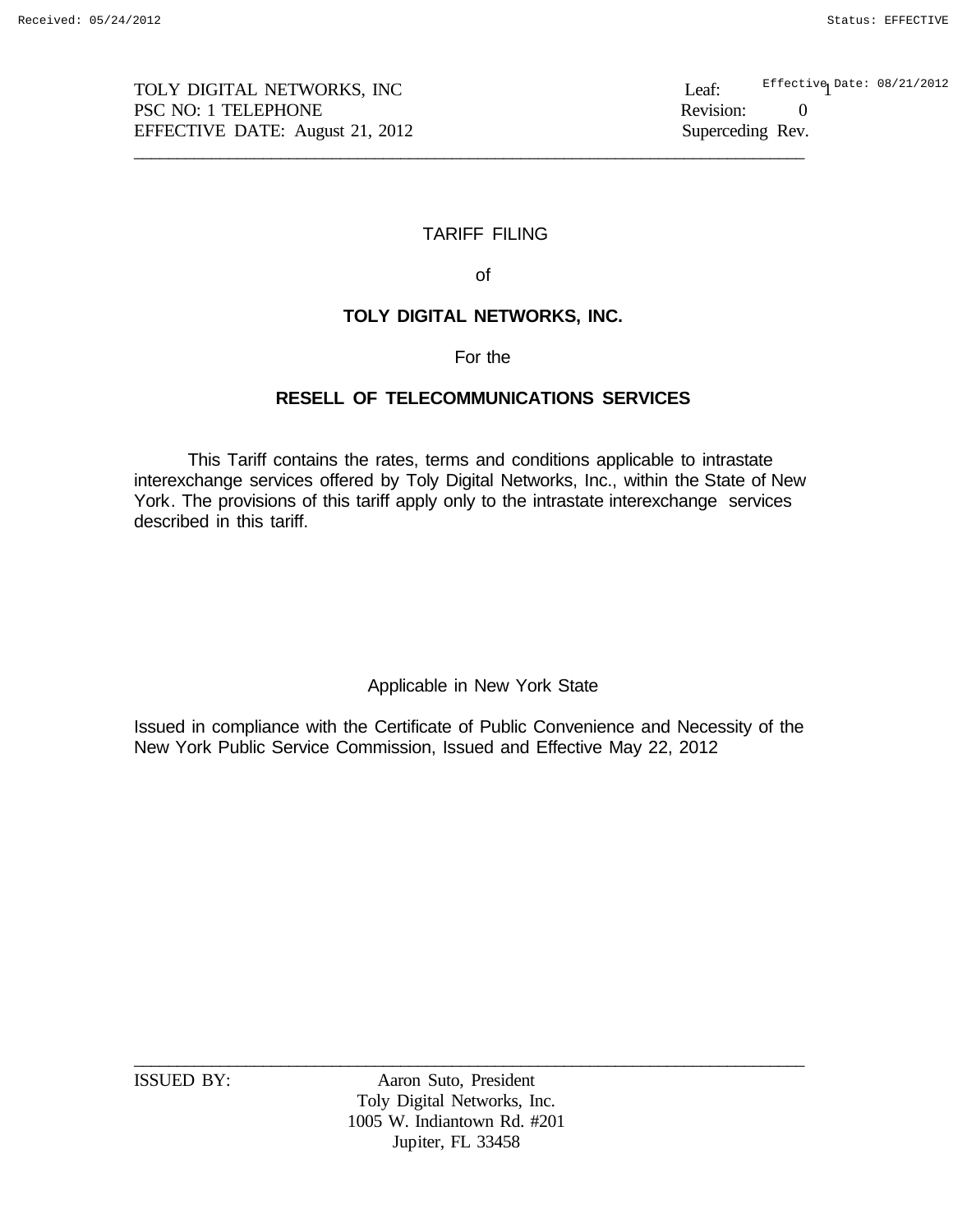TOLY DIGITAL NETWORKS, INC<br>
PSC NO: 1 TELEPHONE<br>
Revision: PSC NO: 1 TELEPHONE Revision: 0 EFFECTIVE DATE: August 21, 2012 Superceding Rev.

 $\texttt{Effective}_2$ Date: 08/21/2012

# **TABLE OF CONTENTS**

\_\_\_\_\_\_\_\_\_\_\_\_\_\_\_\_\_\_\_\_\_\_\_\_\_\_\_\_\_\_\_\_\_\_\_\_\_\_\_\_\_\_\_\_\_\_\_\_\_\_\_\_\_\_\_\_\_\_\_\_\_\_\_\_\_\_\_\_\_\_\_\_\_\_\_\_\_\_

ISSUED BY: Aaron Suto, President Toly Digital Networks, Inc. 1005 W. Indiantown Rd. #201 Jupiter, FL 33458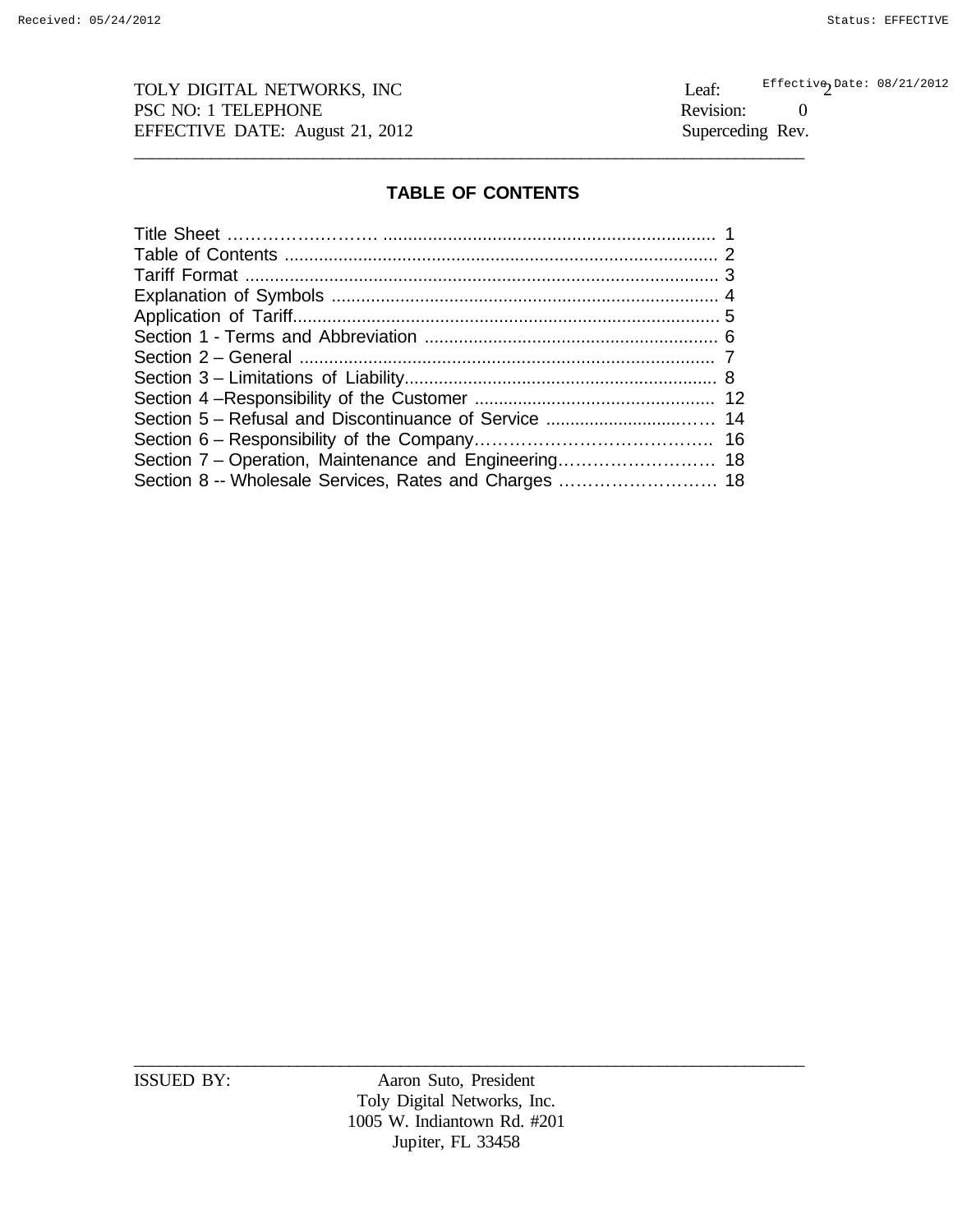TOLY DIGITAL NETWORKS, INC Leaf: PSC NO: 1 TELEPHONE Revision: 0 EFFECTIVE DATE: August 21, 2012 Superceding Rev. \_\_\_\_\_\_\_\_\_\_\_\_\_\_\_\_\_\_\_\_\_\_\_\_\_\_\_\_\_\_\_\_\_\_\_\_\_\_\_\_\_\_\_\_\_\_\_\_\_\_\_\_\_\_\_\_\_\_\_\_\_\_\_\_\_\_\_\_\_\_\_\_\_\_\_\_\_\_  $\texttt{Effective}_3^{\texttt{Date: 08/21/2012}}$ 

# **TARIFF FORMAT**

**A. Page Numbering** - Page numbers appear in the upper right corner of the page. Pages are numbered sequentially. However, new pages are occasionally added to the tariff. When a new page is added between pages already in effect, a decimal is added.

**B. Page Revision Numbers** - Revision numbers also appear in the upper right corner of each page. These numbers are used to determine the most current page version on file with the New York Regulatory Authority (hereinafter TRA). For example, the 4th revised page 14 cancels the 3<sup>rd</sup> revised page 14.

**C. Paragraph Numbering Sequence** - There are nine levels of paragraph coding. Each level of coding is subservient to its next higher level:

2 2.1 2.1.1 2.1.1.A 2.1.1.A.1 2.1.1.A.1.(a) 2.1.1.A.1.(a).I 2.1.1.A.1.(a).I.(i) 2.1.1.A.1.(a).I.(i).(1)

ISSUED BY: Aaron Suto, President Toly Digital Networks, Inc. 1005 W. Indiantown Rd. #201 Jupiter, FL 33458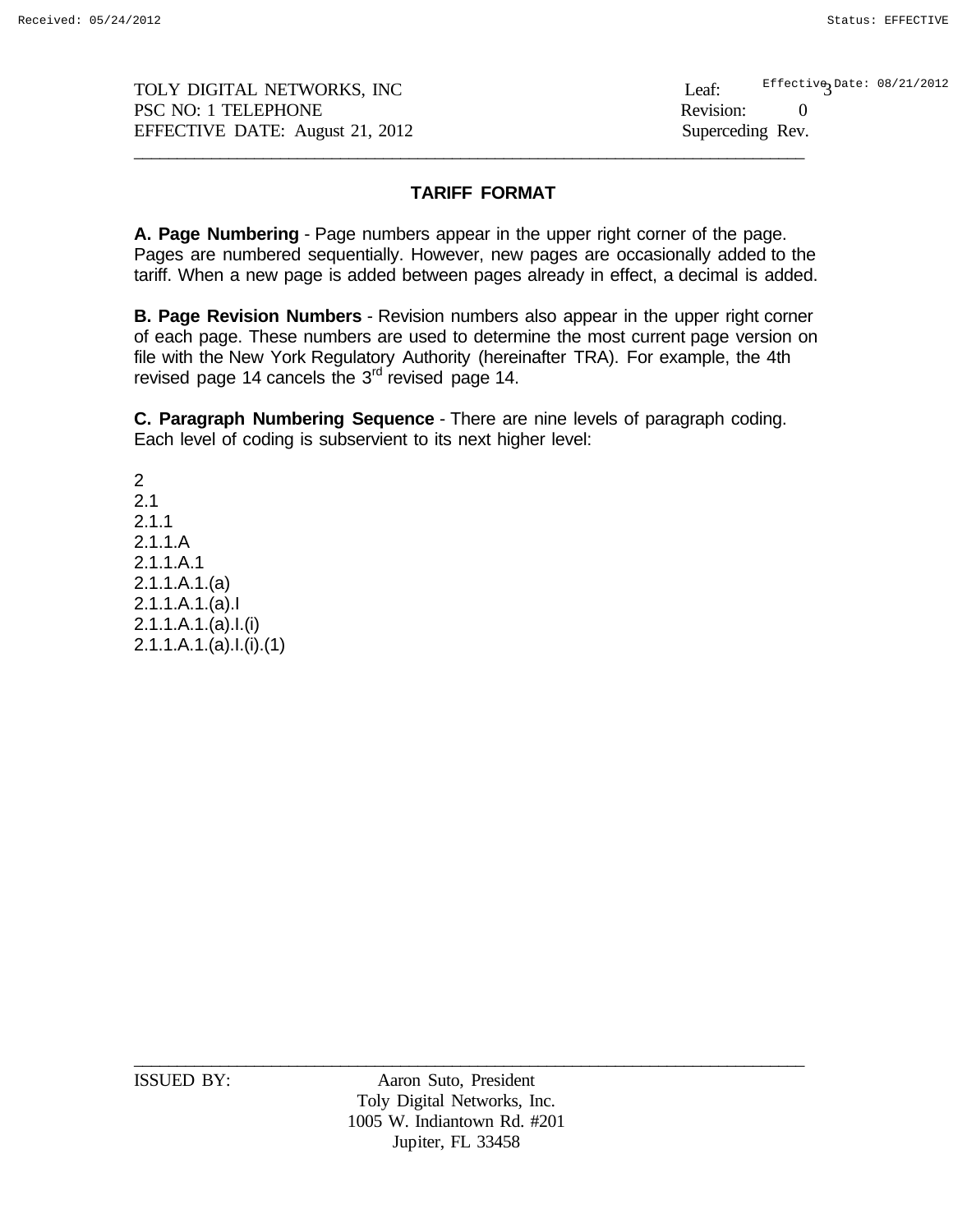TOLY DIGITAL NETWORKS, INC Leaf: PSC NO: 1 TELEPHONE Revision: 0 EFFECTIVE DATE: August 21, 2012 Superceding Rev. \_\_\_\_\_\_\_\_\_\_\_\_\_\_\_\_\_\_\_\_\_\_\_\_\_\_\_\_\_\_\_\_\_\_\_\_\_\_\_\_\_\_\_\_\_\_\_\_\_\_\_\_\_\_\_\_\_\_\_\_\_\_\_\_\_\_\_\_\_\_\_\_\_\_\_\_\_\_

Effective Date: 08/21/2012

# **EXPLANATION OF SYMBOLS**

Changes to this tariff shall be identified on the revised page(s) through the use of symbols. The following are the only symbols used for the purposes indicated below:

- (C) To signify changed regulation.
- (D) To signify discontinued rate or regulation.
- (I) To signify an increase.
- (M) To signify matter relocated without change.
- (N) To signify new rate or regulation.
- (R) To signify reduction.
- (S) To signify reissued matter.
- (T) To signify change in text but no change in rate or regulation.
- (Z) To signify a correction.

ISSUED BY: Aaron Suto, President Toly Digital Networks, Inc. 1005 W. Indiantown Rd. #201 Jupiter, FL 33458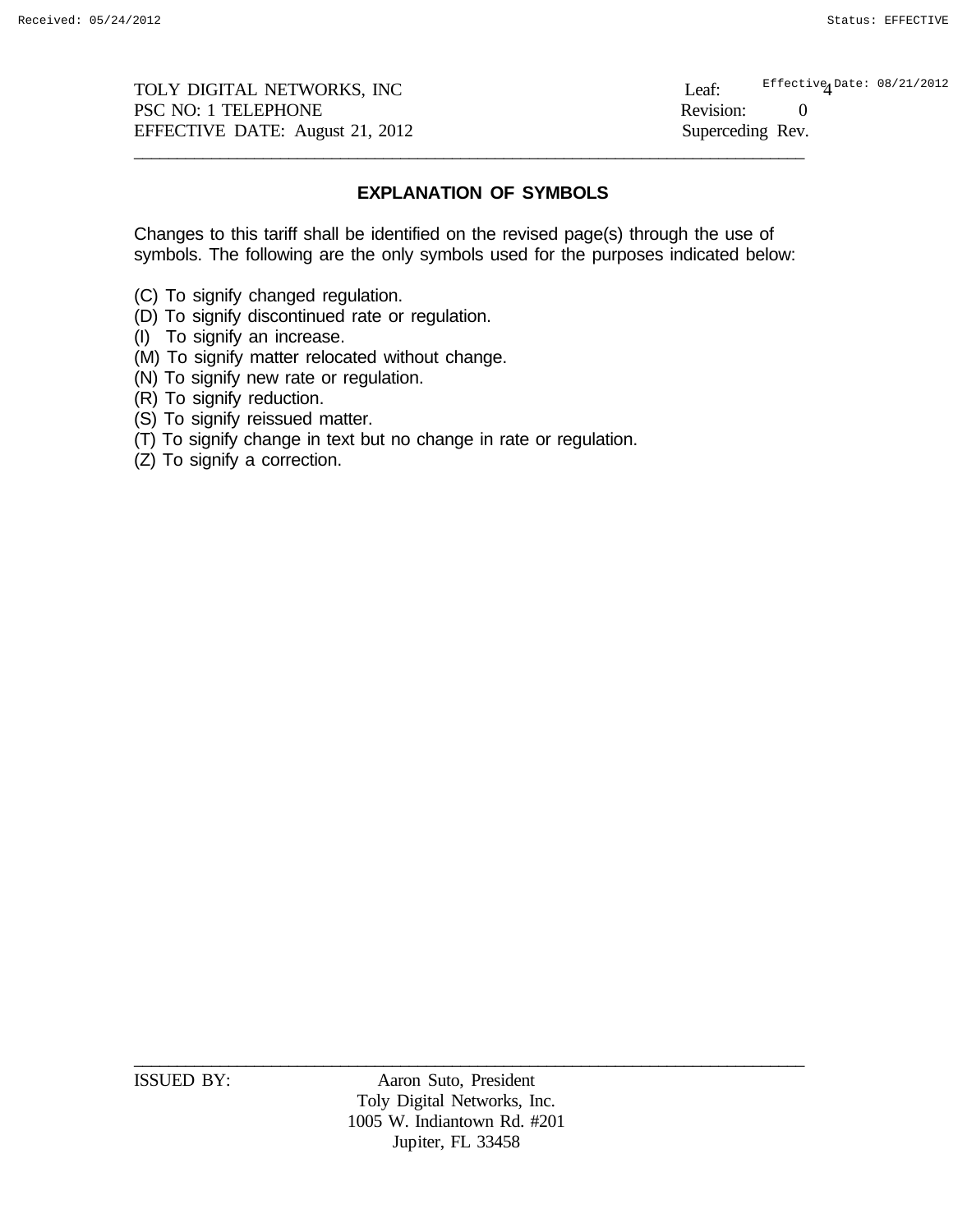$\mathsf{Effective}_{\mathcal{S}}$ Date: 08/21/2012

## **APPLICATION OF TARIFF**

This Tariff is available for public inspection during normal business hours at the main office of Toly Digital Networks, Inc., located at:

\_\_\_\_\_\_\_\_\_\_\_\_\_\_\_\_\_\_\_\_\_\_\_\_\_\_\_\_\_\_\_\_\_\_\_\_\_\_\_\_\_\_\_\_\_\_\_\_\_\_\_\_\_\_\_\_\_\_\_\_\_\_\_\_\_\_\_\_\_\_\_\_\_\_\_\_\_\_

1005 W. Indiantown Rd. #201 Jupiter, FL 33458

This Tariff contains the rates, terms and conditions of service applicable to the furnishing of the within described intrastate interexchange services by Toly Digital Networks, Inc.. This Tariff applies to wholesale interexchange services offered by Toly Digital Networks, Inc. to certificated telecommunications companies only. Toly Digital Networks does not offer or provide any services to the general public.

ISSUED BY: Aaron Suto, President Toly Digital Networks, Inc. 1005 W. Indiantown Rd. #201 Jupiter, FL 33458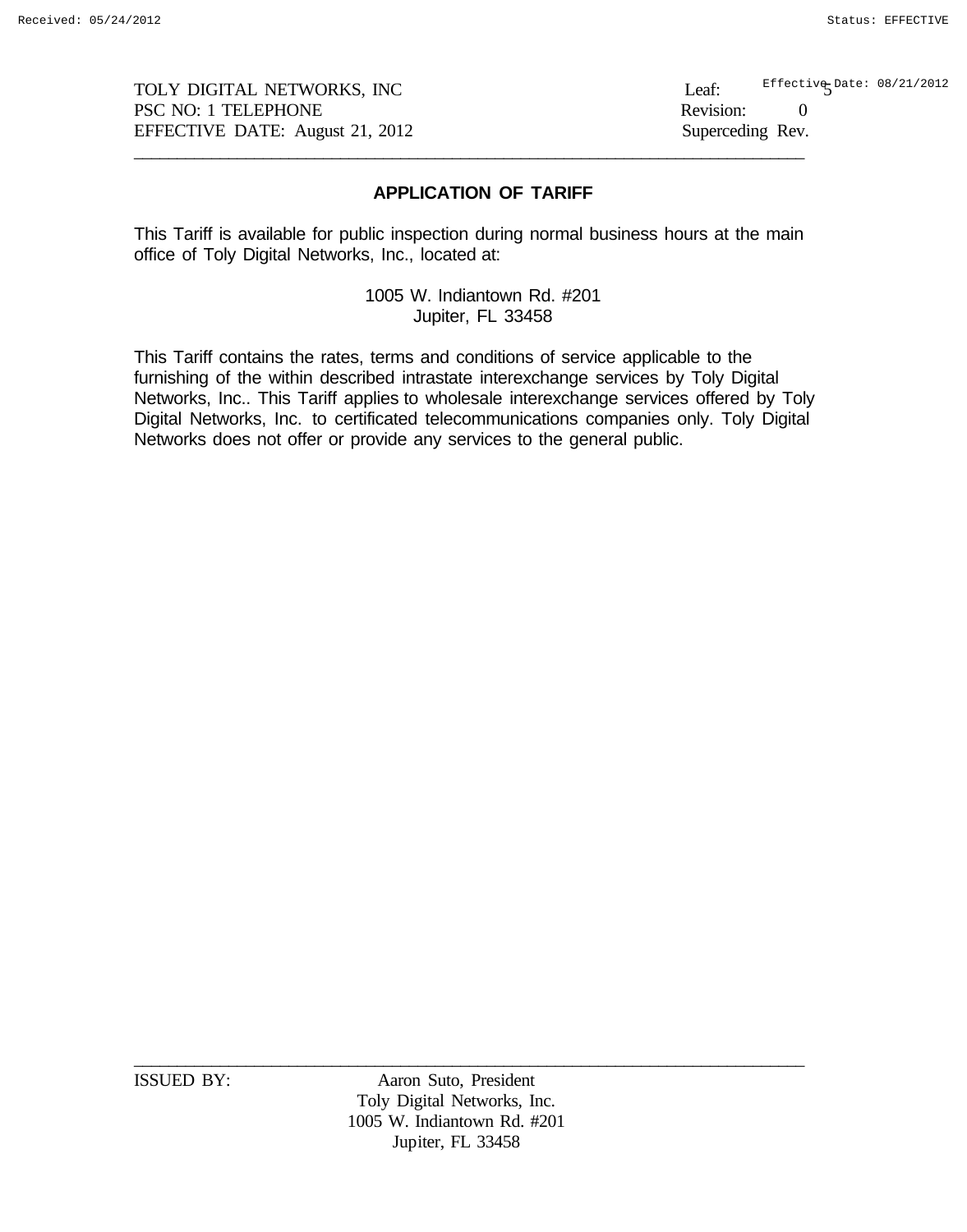TOLY DIGITAL NETWORKS, INC Leaf: PSC NO: 1 TELEPHONE Revision: 0 EFFECTIVE DATE: August 21, 2012 Superceding Rev. \_\_\_\_\_\_\_\_\_\_\_\_\_\_\_\_\_\_\_\_\_\_\_\_\_\_\_\_\_\_\_\_\_\_\_\_\_\_\_\_\_\_\_\_\_\_\_\_\_\_\_\_\_\_\_\_\_\_\_\_\_\_\_\_\_\_\_\_\_\_\_\_\_\_\_\_\_\_

Effective Date:  $08/21/2012$ 

# **SECTION 1 - TERMS AND ABBREVIATIONS**

# **1 . Definitions**

- CLEC Competitive Local Exchange Company
- TRA Refers to the New York Regulatory Agency
- Companv Toly Digital Networks, Inc., issuer of this tariff
- Customer Any telecommunications provider authorized by the TRA provide local
- exchange service in New York.
- End Users Those users of the Customer's service.
- LEC Local Exchange Company.
- Wholesale Service Services made available by the Company to TRA certificated LECs

and CLECs.

ISSUED BY: Aaron Suto, President Toly Digital Networks, Inc. 1005 W. Indiantown Rd. #201 Jupiter, FL 33458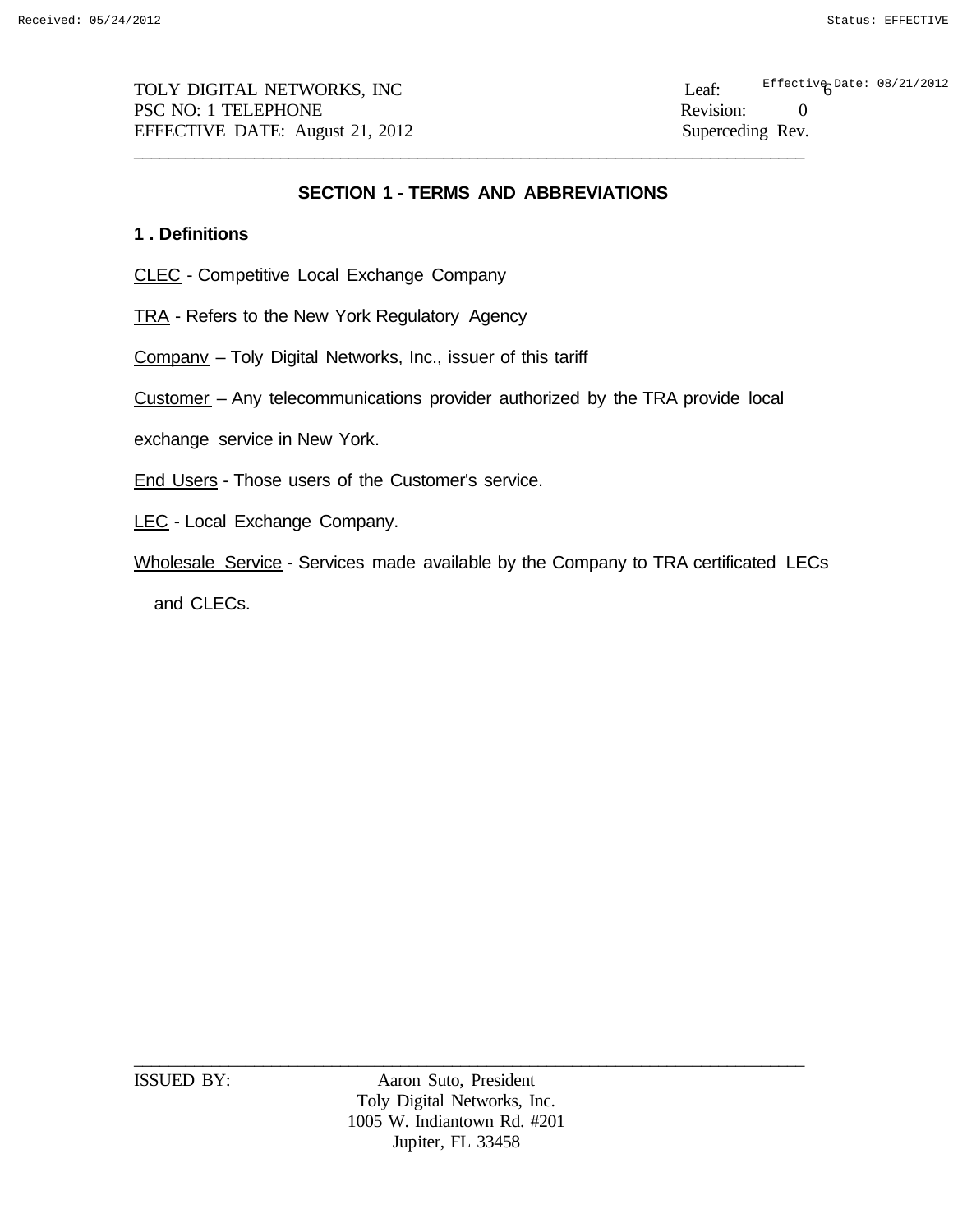Effective Date: 08/21/2012

# **SECTION 2 – GENERAL**

\_\_\_\_\_\_\_\_\_\_\_\_\_\_\_\_\_\_\_\_\_\_\_\_\_\_\_\_\_\_\_\_\_\_\_\_\_\_\_\_\_\_\_\_\_\_\_\_\_\_\_\_\_\_\_\_\_\_\_\_\_\_\_\_\_\_\_\_\_\_\_\_\_\_\_\_\_\_

# **2. General**

The Company will make local exchange services as identified herein available to certificated LECs and CLECs in the State of New York, on a wholesale basis, for Customers to resell to the Customer's end users.

# **2.1 Limitations**

A. Neither this tariff nor any actions taken by the Company or the Customer in compliance with this tariff shall be deemed to create an agency or joint venture relationship between the Customer and the Company, or any relationship other than that of purchaser and seller.

B. Neither this tariff, nor any actions taken by the Company or the Customer in compliance with this tariff shall create a contractual, agency, or any other type of relationship between the Company and the Customer's end users, except for those delineated in Section 4.3.

C. No licenses under patents (other than the limited license to use) is granted by the Company or shall be implied or arise by estoppels , with respect to any service offered under this tariff.

D. End users may not purchase services under this tariff.

E. The Company has no rights against, or obligations, liabilities, or duties to, the Customer's end users under this tariff, except for those delineated in Section 4.3.

F. Services will be provided to Customers under this tariff only to the extent that the necessary facilities and necessary operational support systems are available.

ISSUED BY: Aaron Suto, President Toly Digital Networks, Inc. 1005 W. Indiantown Rd. #201 Jupiter, FL 33458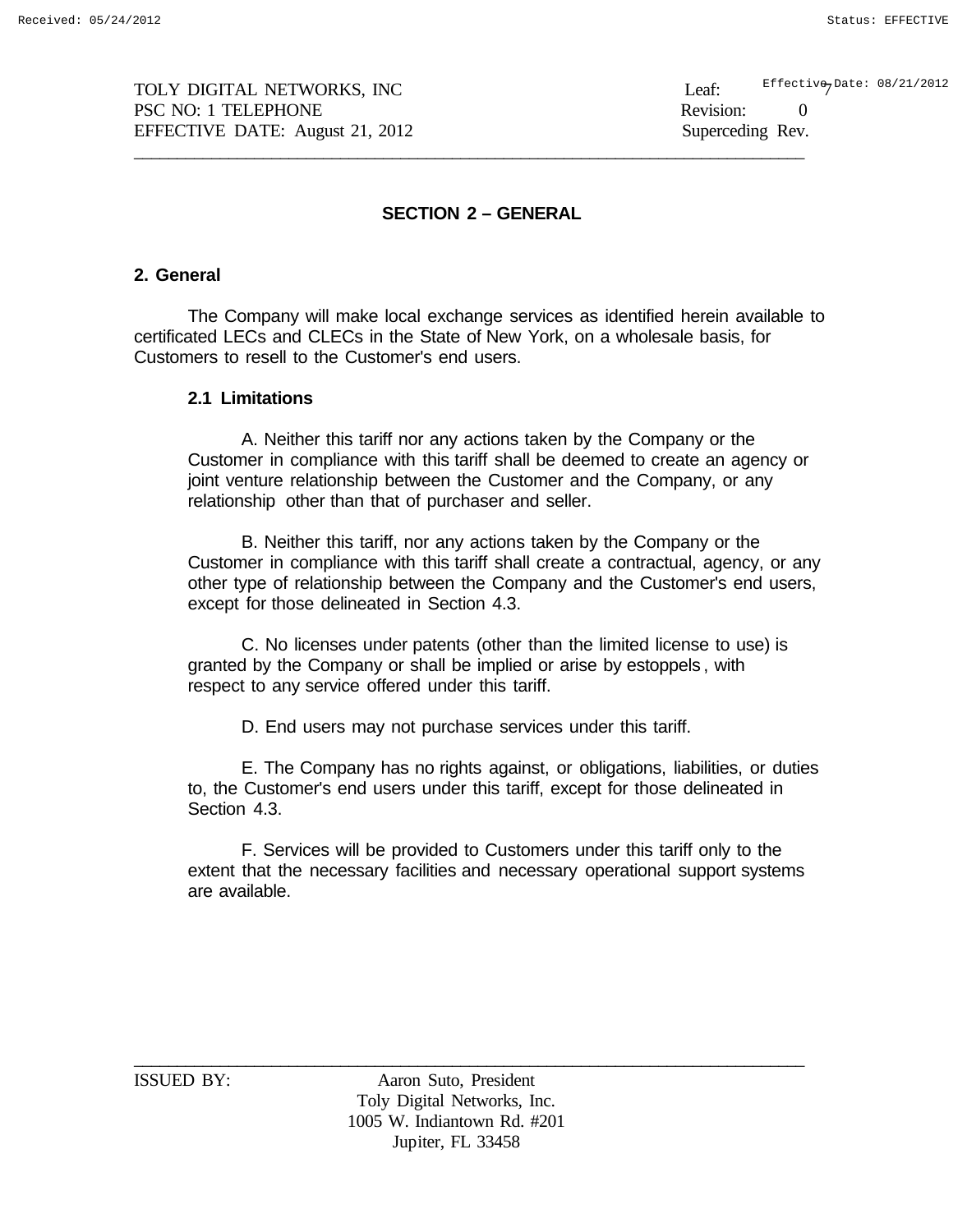$\frac{E\text{ffective}}{8}$ Date: 08/21/2012

# **SECTION 3 – LIMITATIONS ON LIABILITY**

\_\_\_\_\_\_\_\_\_\_\_\_\_\_\_\_\_\_\_\_\_\_\_\_\_\_\_\_\_\_\_\_\_\_\_\_\_\_\_\_\_\_\_\_\_\_\_\_\_\_\_\_\_\_\_\_\_\_\_\_\_\_\_\_\_\_\_\_\_\_\_\_\_\_\_\_\_\_

### **3. Limitations on Liability**

3.1 Except as otherwise stated in this section, the liability of the Company for damages arising out of either: (1) the furnishing of its services, including but not limited to mistakes, omissions, interruptions, delays, or errors, or other defects, representations, or use of these services or (2) the failure to furnish its service, whether caused by acts or omission, shall be limited to the extension of allowances to the Customer for interruptions in service as set forth in Section 6.4.

3.2 Except for the extension of allowances to the Customer for interruptions in service as set forth in Section 6.4, the Company shall not be liable to a Customer or third party for any direct, indirect, special, incidental, reliance, consequential, exemplary or punitive damages, including, but not limited to, loss of revenue or profits, for any reason whatsoever, including, but not limited to, any act or omission, failure to perform, delay, interruption, failure to provide any service or any failure in or breakdown of facilities associated with the service.

3.3 The liability of the Company for errors in billing that result in overpayment by the Customer shall be limited to a credit equal to the dollar amount erroneously billed or, in the event that payment has been made and service has been discontinued, to a refund of the amount erroneously billed.

ISSUED BY: Aaron Suto, President Toly Digital Networks, Inc. 1005 W. Indiantown Rd. #201 Jupiter, FL 33458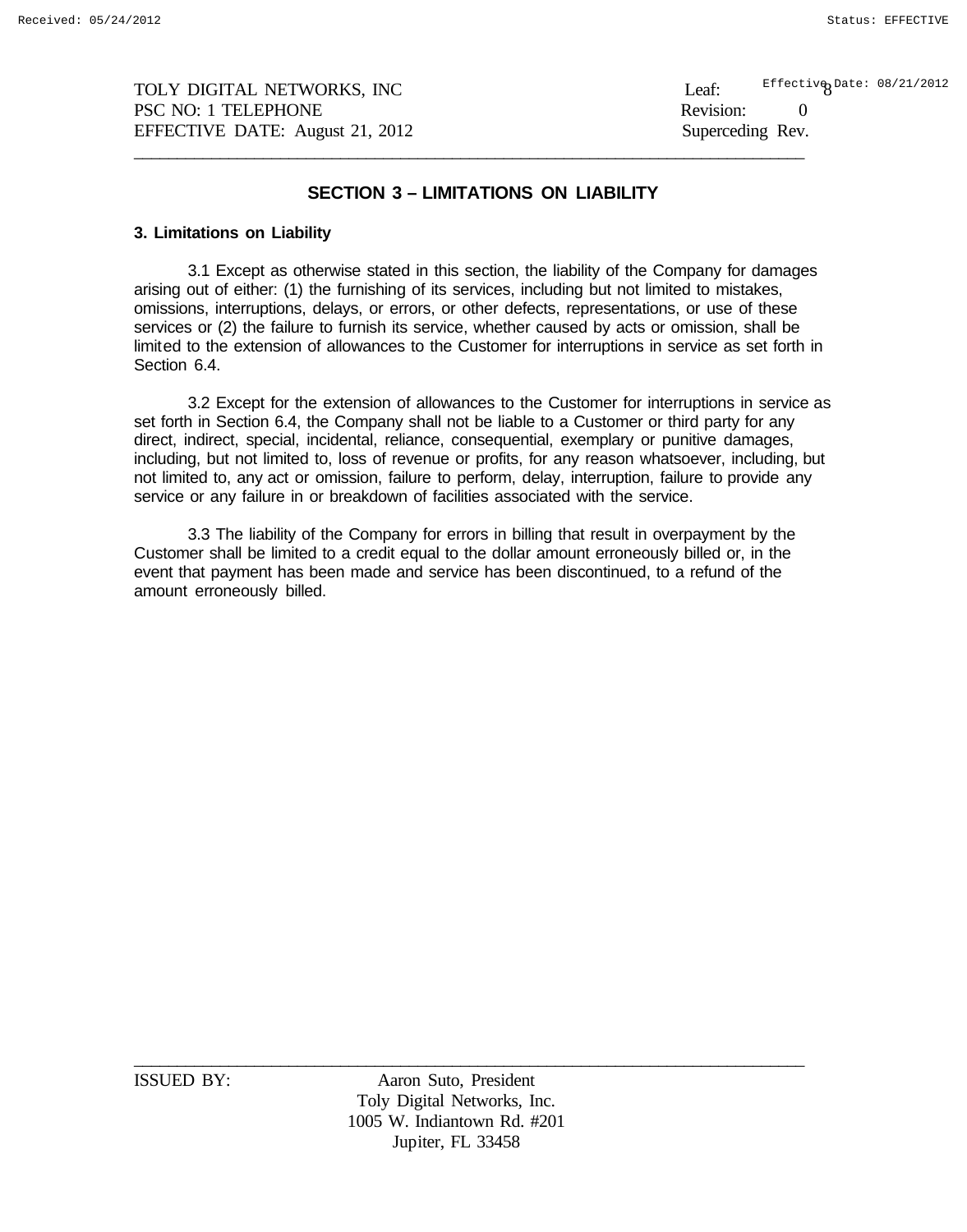$\texttt{Effectiv}$ e $\texttt{Date:}$  08/21/2012

# **SECTION 3 – LIMITATIONS ON LIABILITY (CONT'D.)**

\_\_\_\_\_\_\_\_\_\_\_\_\_\_\_\_\_\_\_\_\_\_\_\_\_\_\_\_\_\_\_\_\_\_\_\_\_\_\_\_\_\_\_\_\_\_\_\_\_\_\_\_\_\_\_\_\_\_\_\_\_\_\_\_\_\_\_\_\_\_\_\_\_\_\_\_\_\_

#### **3. Limitations on Liability** (Cont'd.)

3.4 The Company shall be indemnified and held harmless by the Customer or its end users from and against all loss, liability, damage and expense, including reasonable counsel fees, due to:

A. Any act or omission of (a) the Customer, (b) any other entity furnishing service, equipment or facilities for use in conjunction with services or facilities provided by the Company; or (c) common carriers or warehousemen, except as contracted by the Company;

B. Any delay or failure of performance or equipment due to causes beyond the Company's control, including but not limited to, acts of God, fires, floods, earthquakes, hurricanes, or other catastrophes; national emergencies, insurrections, riots, wars or other civil commotion s; strikes, lockouts, work stoppages or other labor difficulties; criminal actions taken against the Company; unavailability, failure or malfunction of equipment or facilities provided by the Customer or third parties; and any law, order, regulation or other action of any governing authority or agency thereof;

C. Any unlawful or unauthorized use of the Company's facilities and services;

D. Libel, slander, invasion of privacy or infringement of patents, trade secrets, or copyrights arising from or in connection with the material transmitted by means of Company provided facilities or services; or by means of the combination of Companyprovided facilities or services;

E. Breach in the privacy or security of communications transmitted over the Company's facilities.

ISSUED BY: Aaron Suto, President Toly Digital Networks, Inc. 1005 W. Indiantown Rd. #201 Jupiter, FL 33458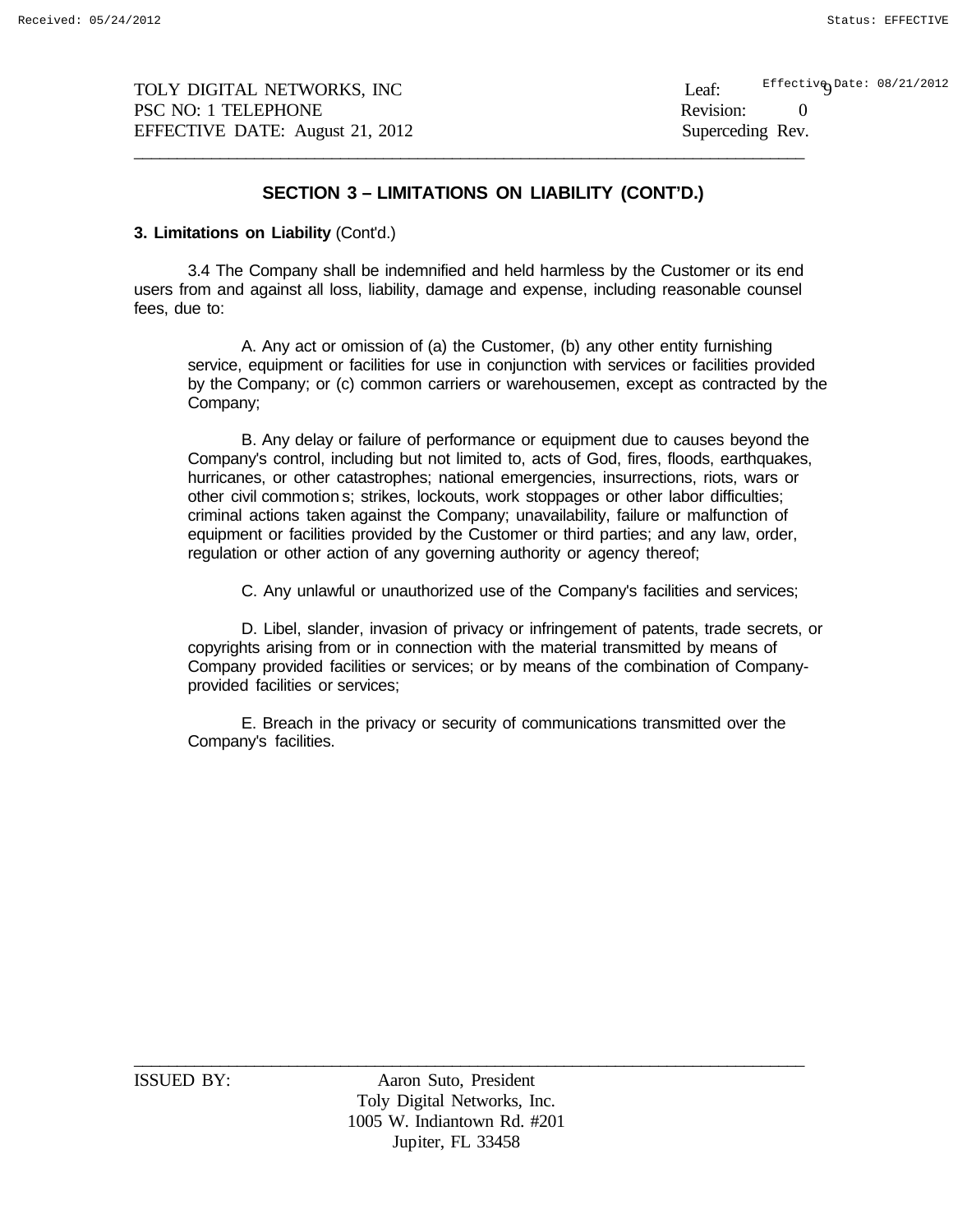$\texttt{EffectingDate: } 08/21/2012$ 

# **SECTION 3 – LIMITATIONS ON LIABILITY (CONT'D.)**

\_\_\_\_\_\_\_\_\_\_\_\_\_\_\_\_\_\_\_\_\_\_\_\_\_\_\_\_\_\_\_\_\_\_\_\_\_\_\_\_\_\_\_\_\_\_\_\_\_\_\_\_\_\_\_\_\_\_\_\_\_\_\_\_\_\_\_\_\_\_\_\_\_\_\_\_\_\_

#### **3. Limitations on Liability** (Cont'd.)

3.4 (Cont'd.)

F. Changes in any of the facilities, operations or procedures of the Company that render any equipment, facilities or services provided by the Customer obsolete, or require modification or alteration of such equipment, facilities or services, or otherwise affect their use or performance, except where reasonable notice is required by the Company and is not provided to the Customer, in which event the Company's liability is limited as set forth in paragraph A. of this Subsection 3.4.

G. Defacement of or damage to Customer premises resulting from the furnishing of services or equipment on such premises or the installation or removal thereof;

H. Injury to property or injury or death to persons, including claims for payments made under Workers' Compensation law or under any plan for employee disability or death benefits, arising out of, or caused by, any act or omission of the Customer, or the constructi on, installation, maintenance, presence, use or removal of the Customer's facilities or equipment connected, or to be connected to the Company's facilities ;

I. Any non-completion of calls due to network busy conditions;

J. Any calls not actually attempted to be completed during any period that service is unavailable; and

K. Any other claim resulting from any act or omission of the Customer or end users of the Customer relating to the use of the Company's services or facilities.

3 .5 The Company does not guarantee nor make any warranty with respect to installations provided by it for use in an explosive atmosphere.

3 .6 THE COMPANY MAKES NO WARRANTIES OR REPRESENTATIONS, EXPRESS OR IMPLIED, EITHER IN FACT OR BY OPERATION OF LAW, STATUTORY OR OTHERWISE, INCLUDING WARRANTIES OF MERCHANTABILITY OR FITNESS FOR A PARTICULAR USE, EXCEPT THOSE EXPRESSLY SET FORTH HEREIN.

3 .7 Failure by the Company to assert its rights pursuant to one provision of this tariff does not preclude the Company from asserting its rights under other provisions.

ISSUED BY: Aaron Suto, President Toly Digital Networks, Inc. 1005 W. Indiantown Rd. #201 Jupiter, FL 33458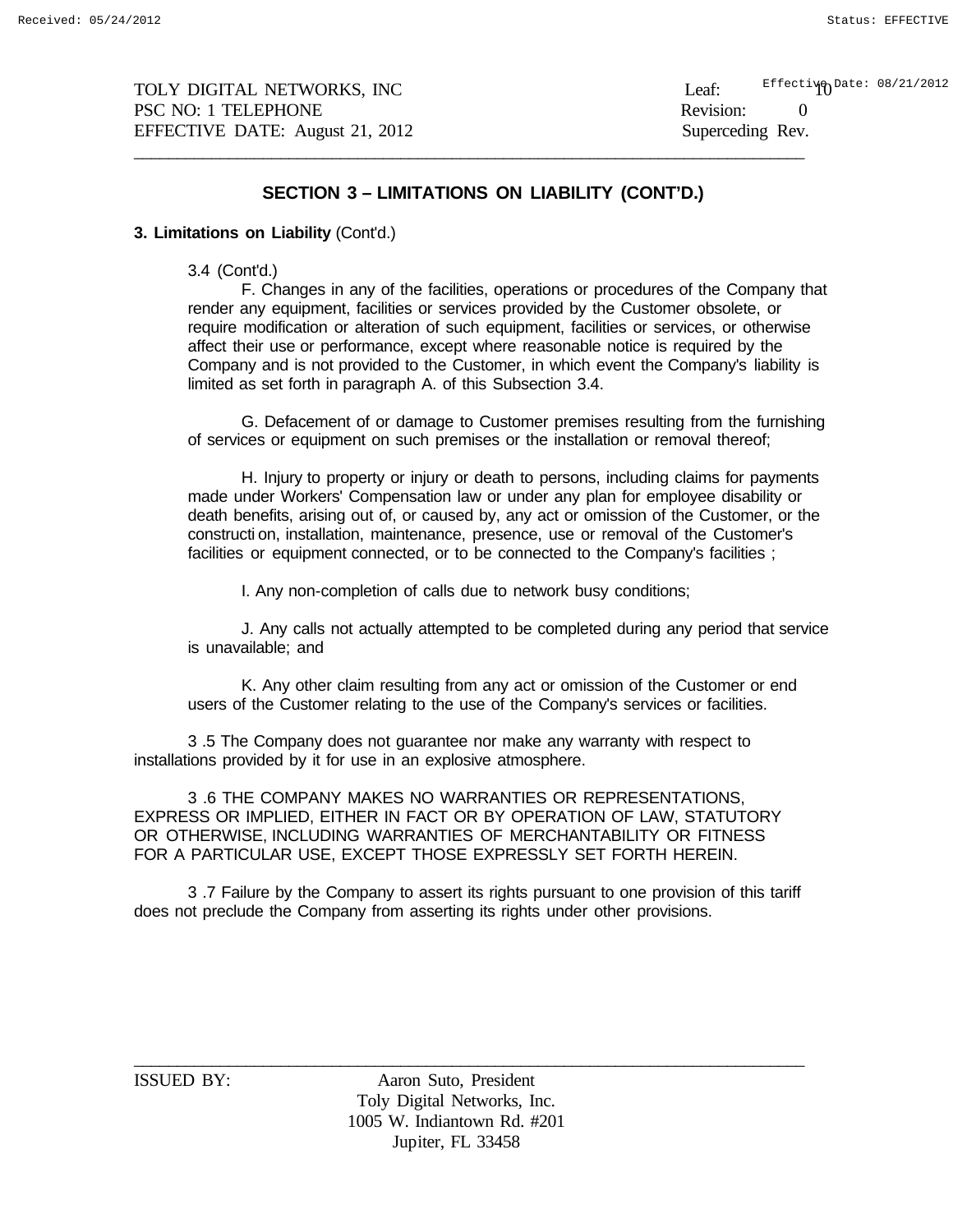Effecti**ve** Date: 08/21/2012

# **SECTION 3 – LIMITATIONS ON LIABILITY (CONT'D.)**

\_\_\_\_\_\_\_\_\_\_\_\_\_\_\_\_\_\_\_\_\_\_\_\_\_\_\_\_\_\_\_\_\_\_\_\_\_\_\_\_\_\_\_\_\_\_\_\_\_\_\_\_\_\_\_\_\_\_\_\_\_\_\_\_\_\_\_\_\_\_\_\_\_\_\_\_\_\_

#### **3. Limitations on Liability** (Cont'd.)

3.8 Directory Errors - In the absence of gross negligence or willful misconduct, no liability for damages arising from errors or mistakes in or omissions of directory listings, or errors or mistakes in or omissions of listing obtainable from the directory assistance operator, including errors in the reporting thereof, shall attach to the Company. An allowance for errors or mistakes in or omissions of published directory listings or for errors or mistakes in or omissions of listing obtainable from the directory assistance operator shall be at the monthly tariff rate for each listing, or in the case of a free or no-charge directory listing, credit shall equal two times the monthly tariff rate for an additional listing, for the life of the directory or the charge period during which the error, mistake or omission occurs.

3.9 With respect to Emergency Number 911 Service:

A. This service is offered solely as an aid in handling assistance calls in connection with fire, police and other emergencies. The Company is not responsible for any losses, claims, demands, suits or any liability whatsoever, whether suffered, made instituted or asserted by the Customer or by any other party or person for any personal injury or death of any person or persons, and for any loss, damage or destruction of any property, whether owned by the Customer or others, caused or claimed to have been caused by: (1) mistakes, omissions, interruptions, delays, errors or other defects in the provision of service, of (2) installation, operation, failure to operate, maintenance, removal, presence, condition, local or use of any equipment and facilities furnishing this service.

B. Neither is the Company responsible for any infringement, nor invasion of the right of privacy of any person or persons, caused or claimed to have been caused directly or indirectly, by the installation, operation, failure to operate, maintenance, removal, presence, condition, occasion or use of emergency 911 service features and the equipment associated therewith, or by any services furnished by the Company, including, but not limited to the identification of the telephone number, address or name associated with the telephone used by the party or parties accessing emergency 911 service, and which arise out of the negligence or other wrongful act of the Company, the Customer, its users, agencies or municipalities, or the employees or agents of any one of them.

\_\_\_\_\_\_\_\_\_\_\_\_\_\_\_\_\_\_\_\_\_\_\_\_\_\_\_\_\_\_\_\_\_\_\_\_\_\_\_\_\_\_\_\_\_\_\_\_\_\_\_\_\_\_\_\_\_\_\_\_\_\_\_\_\_\_\_\_\_\_\_\_\_\_\_\_\_\_ ISSUED BY: Aaron Suto, President Toly Digital Networks, Inc. 1005 W. Indiantown Rd. #201 Jupiter, FL 33458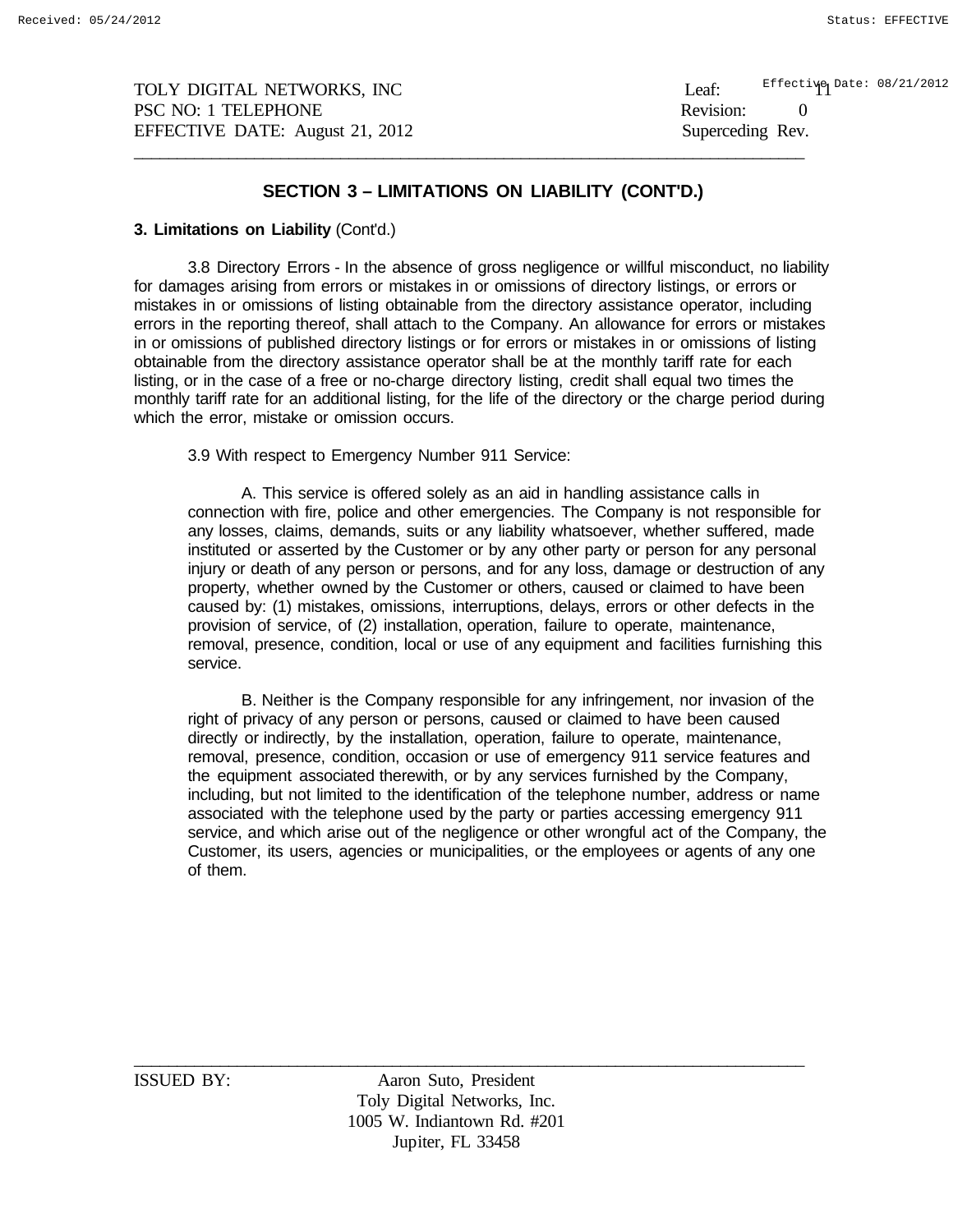Effecti**ye Date: 08/21/2012** 

### **SECTION 4 - RESPONSIBILITY OF THE CUSTOMER**

\_\_\_\_\_\_\_\_\_\_\_\_\_\_\_\_\_\_\_\_\_\_\_\_\_\_\_\_\_\_\_\_\_\_\_\_\_\_\_\_\_\_\_\_\_\_\_\_\_\_\_\_\_\_\_\_\_\_\_\_\_\_\_\_\_\_\_\_\_\_\_\_\_\_\_\_\_\_

#### **4. Responsibility of the Customer**

4.1 Ordering Service

A. The Customer shall be responsible for the accuracy and completeness of all provisioning requests and orders it submits. The Company will not be responsible for service discrepancies resulting from the Customer's failure to place a service order or the placement of an incorrect service order. The Customer will remain responsible for charges for all services on a line until it submits an order to discontinue the provision of such services, whether or not the Customer's end user is still using such services.

B. The Customer purchasing service under this tariff must place an order or otherwise establish service with the Company through the appropriate operational interfaces established by the Company. The Customer modifying or discontinuing an existing order or service must place an order or provide appropriate information to the Company through the appropriate operational interfaces established by the Company.

C. All Customers must establish automated interfaces complying with the format specified by the Company in order to accommodate ordering, provisioning, billing and collections, customer service and account management functions.

4.2 The Customer shall provide to the Company any information that is reasonable necessary to enable the Company to fulfill its obligations under this tariff and any contract arrangement the two parties may enter into.

4.3 Where a Customer discontinues its provision of service to its end users, for any reason, except for customer specific credit or payment problems, the Customer must send advance written notice of such discontinuance to the Company. Such notice must include a verification that the Customer has notified its end users of the discontinuance, and must state the date on which such end user notice was mailed. If the Customer fails to provide notice, the Company will provide continuous service to the discontinued customers followed by a notice that end user's carrier is no longer providing service and that the end user needs to make other arrangements for local service. If the end user fails to make other arrangements, the Company may continue to service the end user at the Company's retail rates and not under this tariff. The Customer must provide the Company with any information necessary to enable the Company to assume the end user accounts.

ISSUED BY: Aaron Suto, President Toly Digital Networks, Inc. 1005 W. Indiantown Rd. #201 Jupiter, FL 33458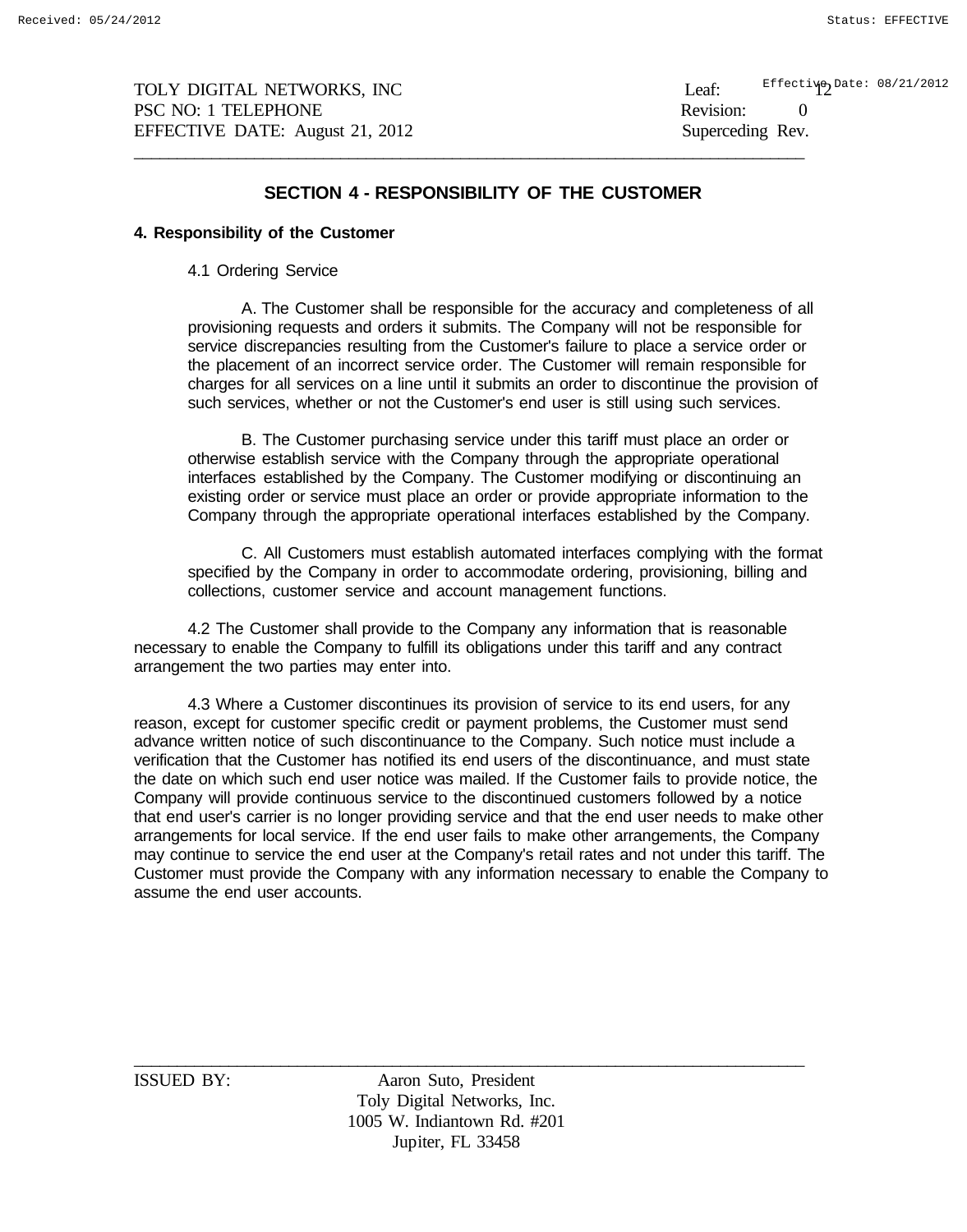Effecti**ye Date:** 08/21/2012

# **SECTION 4 - RESPONSIBILITY OF THE CUSTOMER (CONT'D.)**

\_\_\_\_\_\_\_\_\_\_\_\_\_\_\_\_\_\_\_\_\_\_\_\_\_\_\_\_\_\_\_\_\_\_\_\_\_\_\_\_\_\_\_\_\_\_\_\_\_\_\_\_\_\_\_\_\_\_\_\_\_\_\_\_\_\_\_\_\_\_\_\_\_\_\_\_\_\_

#### **4. Responsibility of the Customer** (Cont'd.)

4.4 To the extent reasonably necessary for the planning of the Company's facilities and operations, the Customer shall provide, on request, forecasts of the approximate number of units of telephone exchange service and other services that the Customer expects to require in particular geographic areas. Such forecasts shall be considered confidential by the Company.

4.5 The Customer is responsible for prompt payment of bills for wholesale service. The Company may bill in advance charges for all services to be provided during the ensuing billing period except for charges associated with service usage unless such charges are billed on a forecasted basis to be trued-up at an agreed upon cycle with the Customer.

4.6 The Customer is responsible for the payment of any regulatory fees including but not limited to 911, 711, 311, relay services and Universal Service or Targeted Accessibility Funds. The Customer is responsible for the payment of sales, use, gross receipts, excise, access or other local, state and federal taxes, charges or surcharges (however designated), excluding taxes on the Company's net income, imposed on or based upon the provision, sale or use of local services.

ISSUED BY: Aaron Suto, President Toly Digital Networks, Inc. 1005 W. Indiantown Rd. #201 Jupiter, FL 33458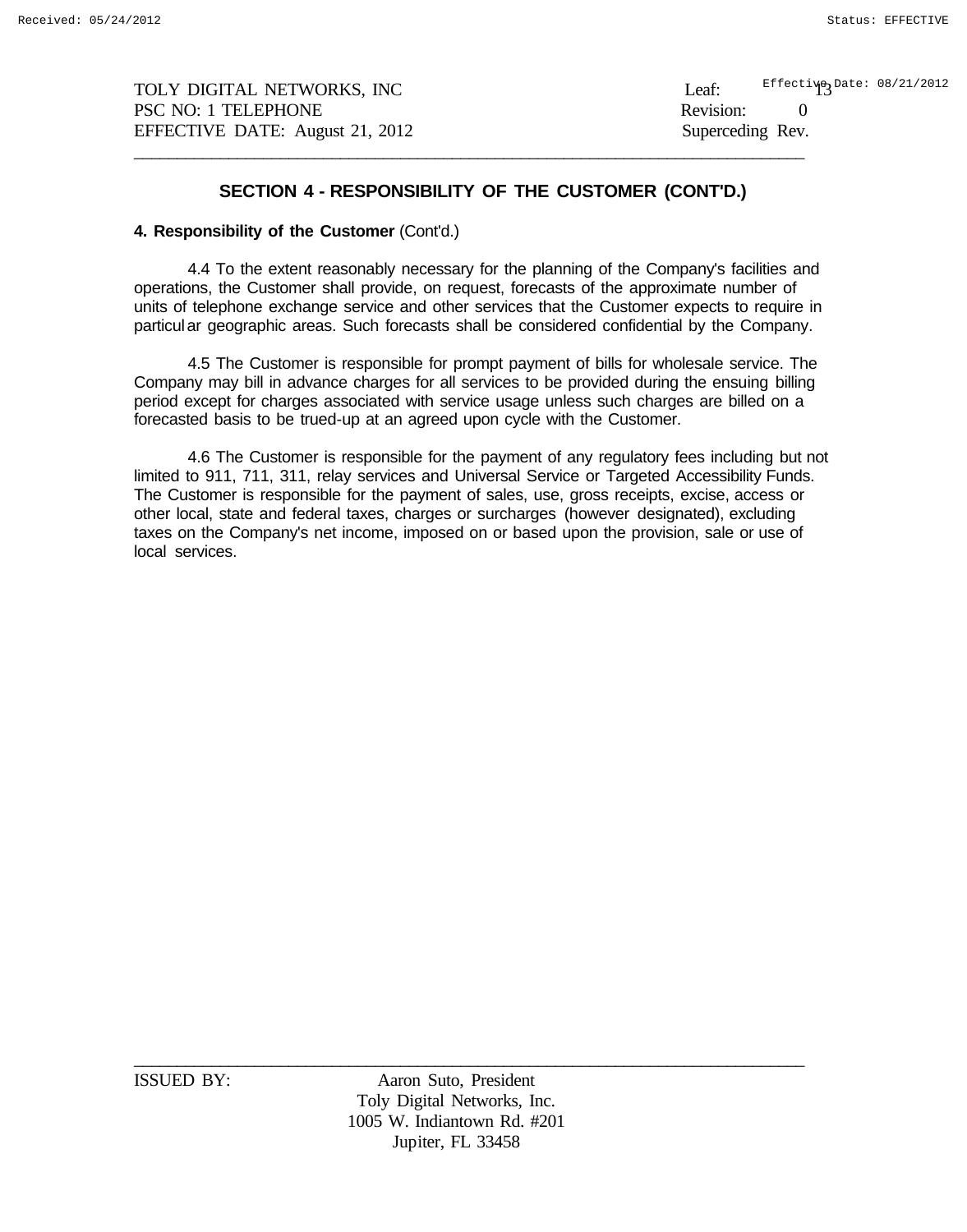TOLY DIGITAL NETWORKS, INC Leaf: PSC NO: 1 TELEPHONE Revision: 0 EFFECTIVE DATE: August 21, 2012 Superceding Rev. \_\_\_\_\_\_\_\_\_\_\_\_\_\_\_\_\_\_\_\_\_\_\_\_\_\_\_\_\_\_\_\_\_\_\_\_\_\_\_\_\_\_\_\_\_\_\_\_\_\_\_\_\_\_\_\_\_\_\_\_\_\_\_\_\_\_\_\_\_\_\_\_\_\_\_\_\_\_

Effecti**y**e Date: 08/21/2012

## **SECTION 5 - REFUSAL AND DISCONTINUANCE OF SERVICE**

#### **5. Refusal and Discontinuance of Service**

In addition to any contract termination and penalty clauses, the Company reserves the right to the following:

5.1 The Company reserves the right to refuse an application for service from a Customer that is substantially owned, directly or indirectly, by an entity who is indebted to the Company for services previously furnished until the indebtedness is satisfied. The circumstances in which a Customer shall be deemed to be substantially owned, directly or indirectly, by an indebted entity, shall include situations in which the entities are substantially owned directly or indirectly, by the same entity or entities.

5.2 If the Customer fails to comply with the rules and regulations of this tariff, or if it fails to pay any sum owing to the Company for more than thirty (30) days beyond the date of rendition of the bill for service, or if the Customer fails to comply with the terms and conditions of the contract for service, then the Company may, on ten (10) days written notice by overnight or certified U S Mail to the person designated by the Customer to receive such notice of noncompliance, refuse additional applications for service and/or refuse to complete any pending orders for service by the non-complying Customer at anytime thereafter. If the Company does not refuse additional applications for service on the date specified in the ten (10) days notice, and the Customer's noncompliance continues, nothing contained herein shall preclude the Company's right to refuse additional applications for service to the non-complying Customer without further notice.

5.3 The Company may discontinue service or cancel an application for service without notice in the event the Company is prohibited from furnishing services by order of a court or other government authority having jurisdiction.

5.4 In the event of fraudulent use of the Company's network, by the Customer and/or the Customer's end users, including but not limited to fraudulent end user orders for transfer of service, the Company will discontinue service without notice and/or seek legal recourse to recover all costs involved in enforcement of this provision.

\_\_\_\_\_\_\_\_\_\_\_\_\_\_\_\_\_\_\_\_\_\_\_\_\_\_\_\_\_\_\_\_\_\_\_\_\_\_\_\_\_\_\_\_\_\_\_\_\_\_\_\_\_\_\_\_\_\_\_\_\_\_\_\_\_\_\_\_\_\_\_\_\_\_\_\_\_\_ ISSUED BY: Aaron Suto, President Toly Digital Networks, Inc. 1005 W. Indiantown Rd. #201 Jupiter, FL 33458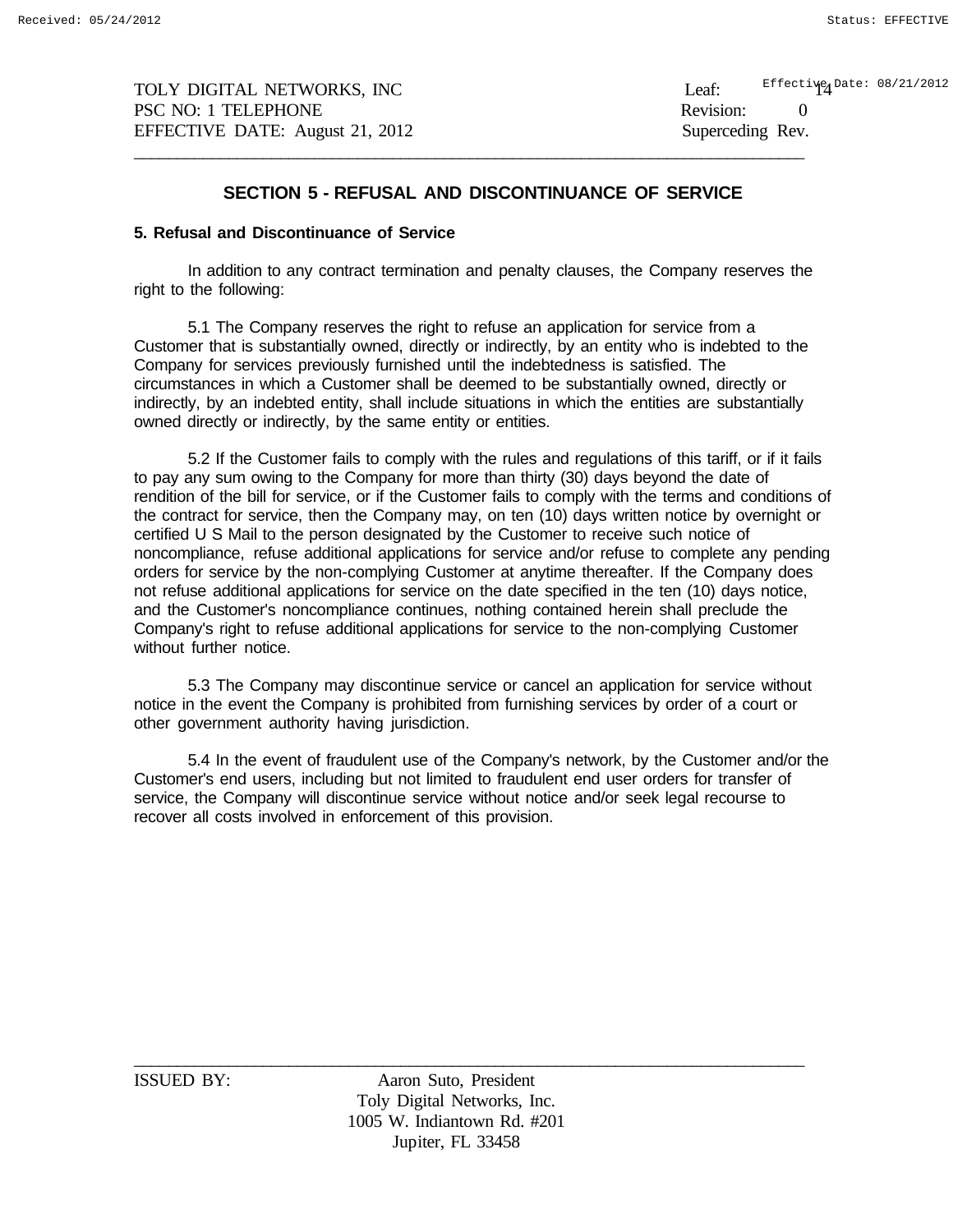| TOLY DIGITAL NETWORKS, INC      | Effective Date: 08/21/2012<br>Leaf: |
|---------------------------------|-------------------------------------|
| PSC NO: 1 TELEPHONE             | Revision:                           |
| EFFECTIVE DATE: August 21, 2012 | Superceding Rev.                    |
|                                 |                                     |

### **5 – Refusal and Discontinuance of Service** (Cont'd).

5.5 The Company will not be required to seek payment from the Customer's end users prior to terminating the Customer's service or pursuing any other remedies for nonpayment by the Customer. The Customer will thus be a direct obligor of the Company, and not guarantor or surety for any obligations of the Customer's end user.

5.6 The Customer agrees to abide by all Commission rules and regulations, FCC rules and regulations and all applicable state and federal statutes and regulations, including but not limited to, rules regarding slamming and cramming.

ISSUED BY: Aaron Suto, President Toly Digital Networks, Inc. 1005 W. Indiantown Rd. #201 Jupiter, FL 33458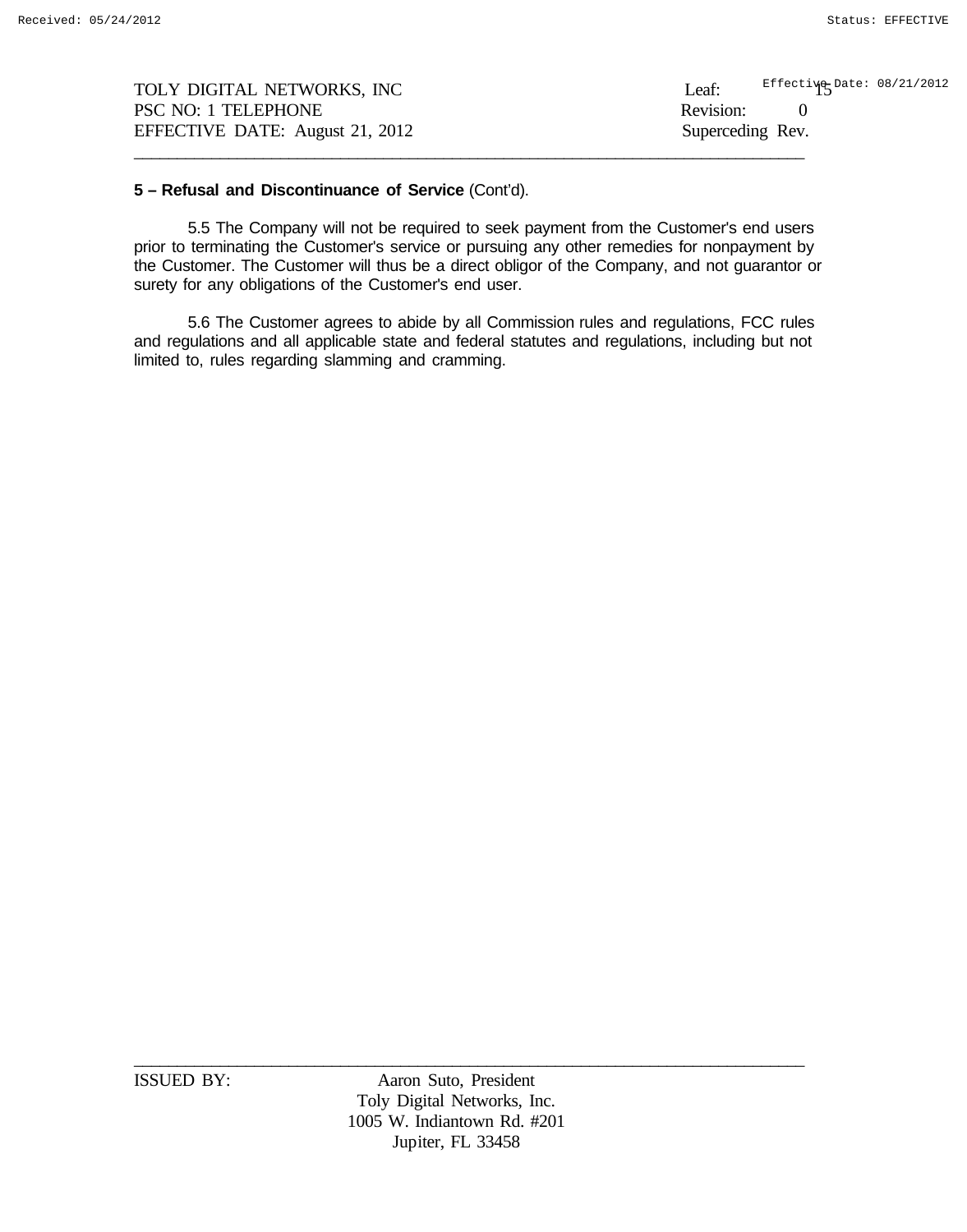$\frac{21}{2012}$  Effecti $\frac{16}{10}$  Date: 08/21/2012

### **SECTION 6 – RESPONSIBILITY OF THE COMPANY**

\_\_\_\_\_\_\_\_\_\_\_\_\_\_\_\_\_\_\_\_\_\_\_\_\_\_\_\_\_\_\_\_\_\_\_\_\_\_\_\_\_\_\_\_\_\_\_\_\_\_\_\_\_\_\_\_\_\_\_\_\_\_\_\_\_\_\_\_\_\_\_\_\_\_\_\_\_\_

# **6. Responsibility of the Company**

6.1 Billing

A. The Company will establish a billing date for each Customer account. Billing is calculated in U. S. dollars. Customers are required to provide payment in Immediately Available U. S. Funds.

B. The bill will cover non-usage sensitive service charges for the ensuing billing period for which the bill is rendered and any adjustments and credits. Usage charges will be billed in arrears unless the parties have agreed, via contract that forecasted usage charges may be billed. Forecasted usage charges may also be billed in the event the Customer is greater than sixty (60) days past due on bills for two consecutive billing periods.,

C. If any portion of the payment is received by the Company after the payment date, or if any portion of the payment is received by the Company in funds which are not immediately available to the Company, then a late payment penalty shall be due to the Company. The late payment penalty shall be the portion of the payment not received by the payment due dates times a late factor the greater of 2% or the maximum rate as allowed by law. Immediately Available U S Funds denotes a corporate or personal check drawn on a bank account and funds which are available for use by the receiving party on the same day on which they are received and include U S Federal Reserve bank wire transfers, US Federal Reserve note (paper cash), U S Coins and U S Postal money orders.

#### 6.2 Customer Deposits

A. The Company may require any Customer which has previously made a late payment or has an outstanding balance, or which parent company or holding company or successor entity has a history of late payments to the Company, or which does not have established credit, to make a deposit prior to or at any time after the provision of a service under this tariff, or a contracted service which stems from the authority granted in this tariff.

B. A deposit required under this section may not exceed the actual or forecasted rates and charges for the service(s) for a two month period.

C. Payment of a deposit does not relieve the Customer from its obligations to comply with the Company's regulations regarding the prompt payment of bills.

ISSUED BY: Aaron Suto, President Toly Digital Networks, Inc. 1005 W. Indiantown Rd. #201 Jupiter, FL 33458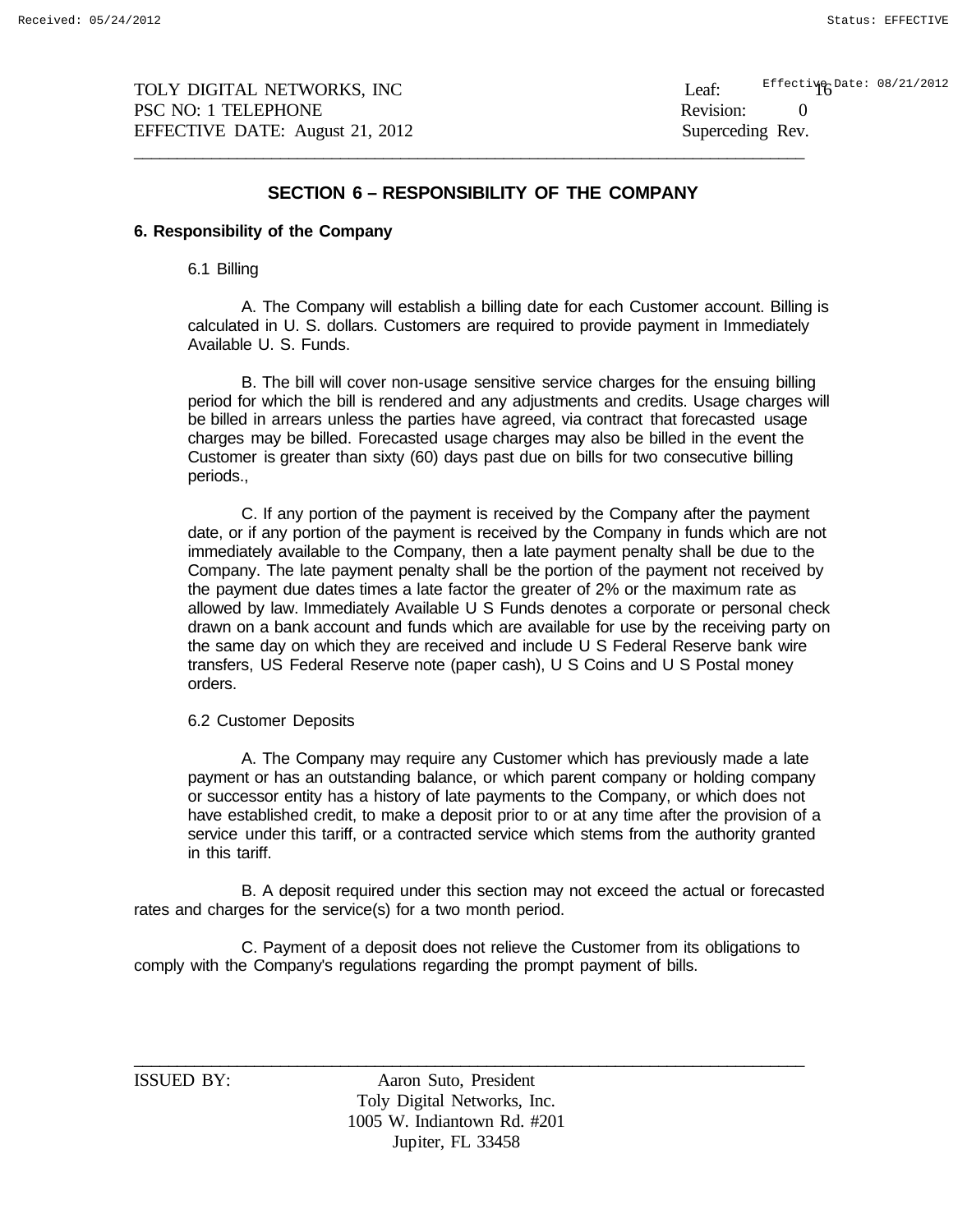\_\_\_\_\_\_\_\_\_\_\_\_\_\_\_\_\_\_\_\_\_\_\_\_\_\_\_\_\_\_\_\_\_\_\_\_\_\_\_\_\_\_\_\_\_\_\_\_\_\_\_\_\_\_\_\_\_\_\_\_\_\_\_\_\_\_\_\_\_\_\_\_\_\_\_\_\_\_ 17

# **SECTION 6 – RESPONSIBILITY OF THE COMPANY (CONT'D.)**

# **6. Responsibility of the Company** (Cont'd.)

6.2 Customer Deposits, (Cont'd.)

D. At such time as the provision of service to the Customer is terminated, the amount of the deposit will be credited to the Customer account and any credit balance which may remain will be refunded.

E. Such a deposit will be refunded or credited to the account when the Customer has established credit to the satisfaction of the Company.

F. Interest on deposits is set at the late payment fee referenced in this tariff.

### 6.3 Billing Disputes

A. In the event that a billing dispute occurs concerning any charges billed to the Customer by the Company, which cannot be settled with mutual satisfaction, the Customer may, within 90 days of the date of the bill containing the disputed amount, request, and the Company shall comply with the request, an in-depth investigation and review of the disputed amount. . The Company shall communicate to the Customer the results of such investigation and review as soon as possible. All undisputed amounts must be paid in order to avoid termination of service.

B. The Customer must submit a documented claim for the disputed amount. The Customer will submit all documentation as may reasonably be required to support the claim. All claims must be submitted to the Company within 90 days of receipt of billing for those services. If the Customer does not submit a claim as stated above, the Customer waives all rights to filing a claim thereafter. Unless disputed, the invoice shall be deemed to be correct and payable in full by the Customer.

C. If the dispute is resolved in favor of the Customer and the Customer has withheld the disputed amount, no interest credits or penalties will apply.

ISSUED BY: Aaron Suto, President Toly Digital Networks, Inc. 1005 W. Indiantown Rd. #201 Jupiter, FL 33458